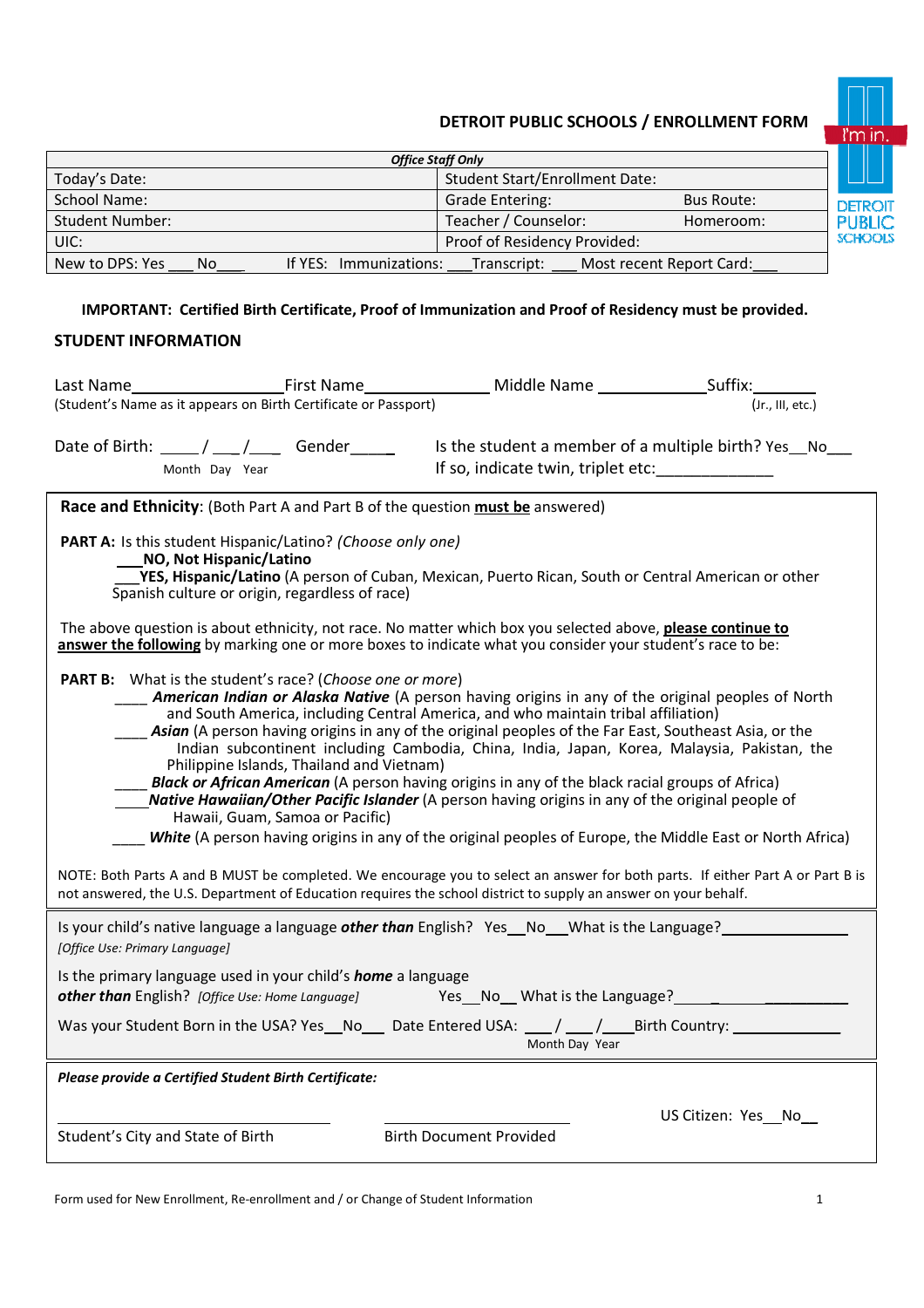| Home Phone: ( )                                                                                                                                |                       |                      |      |       | Is the student a member of a military household? Yes_No__                                       |                                    |     |
|------------------------------------------------------------------------------------------------------------------------------------------------|-----------------------|----------------------|------|-------|-------------------------------------------------------------------------------------------------|------------------------------------|-----|
|                                                                                                                                                |                       |                      |      |       |                                                                                                 |                                    |     |
| <b>Street Address</b>                                                                                                                          |                       |                      | Apt# |       | City                                                                                            | State                              | Zip |
| If not currently living in Detroit Public School District boundary:<br>What is the District of Residence?<br><u> </u>                          |                       |                      |      |       | For official Use: Basis for Enrollment:<br>Window for O, X closes 10 days after start of school |                                    |     |
| Has the student attended a DPS school before? Yes__No___Last School attended at DPS?______________________                                     |                       |                      |      |       |                                                                                                 |                                    |     |
|                                                                                                                                                |                       |                      |      |       |                                                                                                 |                                    |     |
| Name                                                                                                                                           | <b>Street Address</b> |                      |      | City  |                                                                                                 | State<br>Zip                       |     |
| Have you or your spouse moved in the past three years looking for temporary or seasonal employment in agriculture or<br>fishing work? Yes__No_ |                       |                      |      |       |                                                                                                 |                                    |     |
| <b>PARENT / GUARDIAN INFORMATION</b>                                                                                                           |                       |                      |      |       |                                                                                                 |                                    |     |
|                                                                                                                                                |                       |                      |      |       | Lives with student: Yes ___ No ___                                                              |                                    |     |
| Address:                                                                                                                                       |                       |                      |      |       |                                                                                                 |                                    |     |
| Street Address (if different from student's address) Apt#                                                                                      |                       |                      |      |       | City                                                                                            | State                              | Zip |
|                                                                                                                                                |                       |                      |      |       |                                                                                                 |                                    |     |
|                                                                                                                                                |                       |                      |      |       |                                                                                                 |                                    |     |
| Relationship to Student:                                                                                                                       |                       |                      |      |       |                                                                                                 |                                    |     |
|                                                                                                                                                |                       |                      |      |       | Mother, Father, Legal Guardian, Foster Parent, Grandparent, Step Mother, Step Father, etc.      |                                    |     |
|                                                                                                                                                |                       |                      |      |       |                                                                                                 |                                    |     |
|                                                                                                                                                |                       |                      |      |       |                                                                                                 | Lives with student: Yes ___ No ___ |     |
|                                                                                                                                                |                       |                      |      |       |                                                                                                 |                                    |     |
| Street Address (if different from student's address)                                                                                           |                       |                      | Apt# |       | City                                                                                            | State                              | Zip |
|                                                                                                                                                |                       |                      |      |       |                                                                                                 |                                    |     |
|                                                                                                                                                |                       |                      |      |       |                                                                                                 |                                    |     |
| Email Address:<br><u> 1980 - Johann Barbara, martxa alemaniar a</u>                                                                            |                       |                      |      |       | Employer: Employer:                                                                             |                                    |     |
| Relationship to Student:                                                                                                                       |                       |                      |      |       |                                                                                                 |                                    |     |
|                                                                                                                                                |                       |                      |      |       | Mother, Father, Legal Guardian, Foster Parent, Grandparent, Step Mother, Step Father, etc.      |                                    |     |
| <b>EMERGENCY CONTACT INFORMATION (My Child should be released to the following individuals ONLY)</b>                                           |                       |                      |      |       |                                                                                                 |                                    |     |
| <b>Name</b>                                                                                                                                    |                       | Address, City, Zip   |      |       | <b>Phone Numbers</b>                                                                            | Relationship                       |     |
|                                                                                                                                                |                       |                      |      |       |                                                                                                 |                                    |     |
|                                                                                                                                                |                       |                      |      |       |                                                                                                 |                                    |     |
| OTHER CHILDREN IN THE FAMILY                                                                                                                   |                       |                      |      |       |                                                                                                 |                                    |     |
| <b>Name</b>                                                                                                                                    |                       | <b>Date of Birth</b> |      | Grade | <b>School Attending</b>                                                                         |                                    |     |
|                                                                                                                                                |                       |                      |      |       |                                                                                                 |                                    |     |
|                                                                                                                                                |                       |                      |      |       |                                                                                                 |                                    |     |

Form used for New Enrollment, Re-enrollment and / or Change of Student Information 2